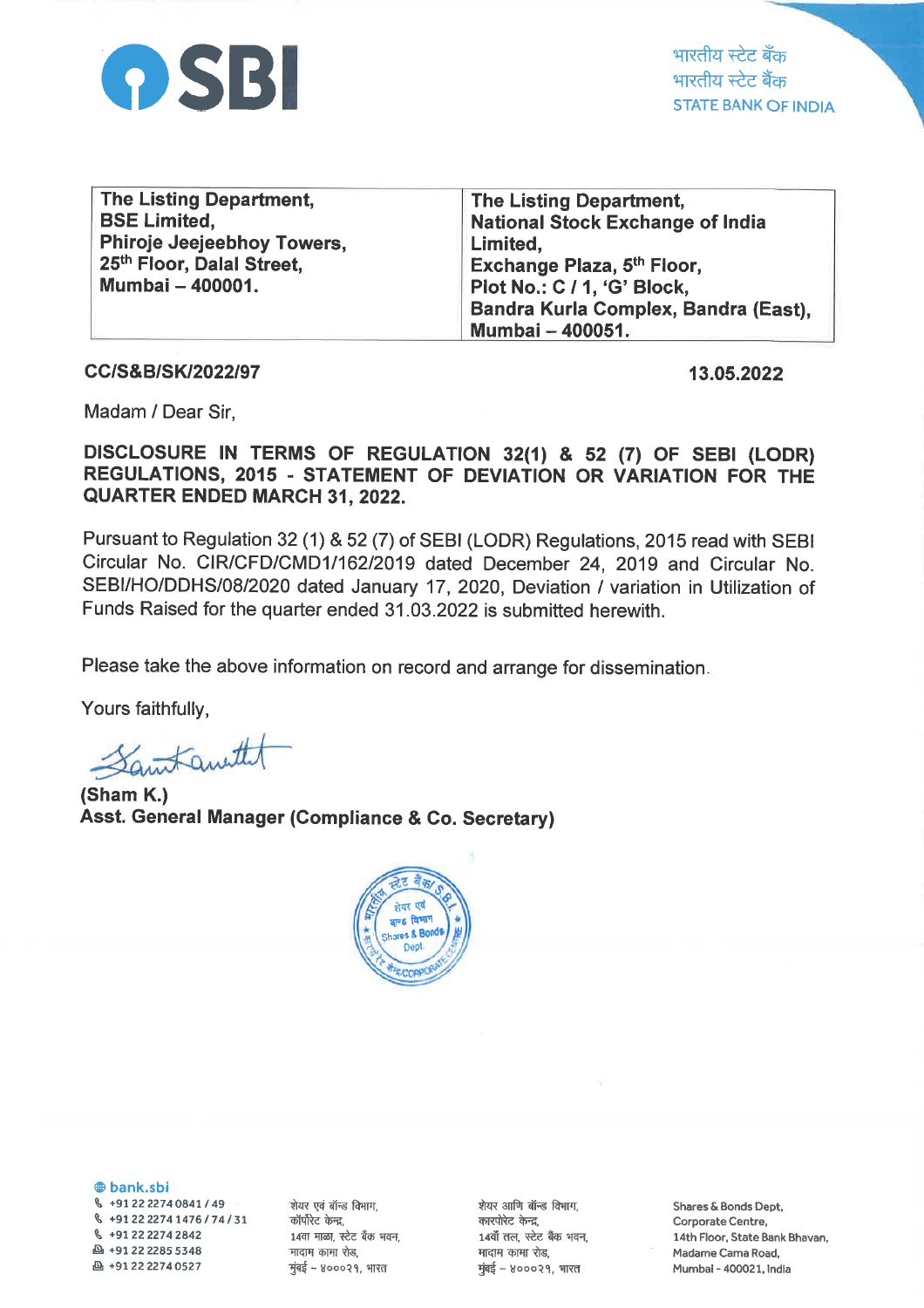## STATEMENT OF DEVIATION / VARIATION IN UTILISATION OF FUNDS RAISED ulation 32(1) of SEBI (LODR) Regulations, 2015

|                                                                                                                  |                                                                                |          |                                                          |            |                 | <b>The permeaber set 1</b> or seprit our inegulations, 2013                       |                     |  |
|------------------------------------------------------------------------------------------------------------------|--------------------------------------------------------------------------------|----------|----------------------------------------------------------|------------|-----------------|-----------------------------------------------------------------------------------|---------------------|--|
|                                                                                                                  | Name of listed entity<br><b>State Bank of India</b>                            |          |                                                          |            |                 |                                                                                   |                     |  |
| Mode of Fund Raising                                                                                             |                                                                                |          |                                                          |            |                 | <b>Public Issue/Rights</b>                                                        |                     |  |
|                                                                                                                  |                                                                                |          |                                                          |            |                 |                                                                                   | Issue/ Preferential |  |
|                                                                                                                  |                                                                                |          |                                                          |            |                 |                                                                                   | Issue/QIP/Others    |  |
| Date of Raising Funds                                                                                            |                                                                                |          |                                                          |            |                 |                                                                                   | Not Applicable for  |  |
|                                                                                                                  |                                                                                |          |                                                          |            |                 |                                                                                   | Q4 FY 2021-22       |  |
| <b>Amount Raised</b>                                                                                             |                                                                                |          |                                                          |            |                 |                                                                                   | Not Applicable for  |  |
|                                                                                                                  |                                                                                |          |                                                          |            |                 |                                                                                   | Q4 FY 2021-22       |  |
|                                                                                                                  |                                                                                |          | Report filed for Quarter / year ended                    |            |                 |                                                                                   | 31.03.2022          |  |
| <b>Monitoring Agency</b>                                                                                         |                                                                                |          |                                                          |            |                 |                                                                                   | Not Applicable for  |  |
|                                                                                                                  |                                                                                |          |                                                          |            |                 |                                                                                   | Q4 FY 2021-22       |  |
|                                                                                                                  |                                                                                |          | Monitoring Agency Name, if applicable                    |            |                 |                                                                                   | Not Applicable for  |  |
|                                                                                                                  |                                                                                |          |                                                          |            |                 |                                                                                   | Q4 FY 2021-22       |  |
|                                                                                                                  |                                                                                |          | Is there a Deviation / Variation in use of funds raised? |            |                 |                                                                                   | Not Applicable for  |  |
|                                                                                                                  |                                                                                |          |                                                          |            |                 |                                                                                   | Q4 FY 2021-22       |  |
|                                                                                                                  |                                                                                |          |                                                          |            |                 | If yes, whether the same is pursuant to change in terms of a contract or objects, |                     |  |
|                                                                                                                  |                                                                                |          | which was approved by the shareholders                   |            |                 |                                                                                   |                     |  |
| If Yes, Date of shareholder Approval                                                                             |                                                                                |          |                                                          |            |                 |                                                                                   |                     |  |
| Explanation for the Deviation/ Variation                                                                         |                                                                                |          |                                                          |            |                 |                                                                                   |                     |  |
| Comments of the Audit Committee after review                                                                     |                                                                                |          |                                                          |            |                 |                                                                                   |                     |  |
| Comments of the auditors, if any                                                                                 |                                                                                |          |                                                          |            |                 |                                                                                   |                     |  |
|                                                                                                                  | Objects for which funds have been raised and where there has been a deviation, |          |                                                          |            |                 |                                                                                   |                     |  |
| in the following table                                                                                           |                                                                                |          |                                                          |            |                 |                                                                                   |                     |  |
| Original                                                                                                         |                                                                                | Modified | Original                                                 | Modified   | Funds           | Amount<br>of                                                                      | Remarks if any      |  |
| Subject                                                                                                          | Object if                                                                      |          | Allocation                                               | allocation | <b>Utilised</b> | Deviation/Variation                                                               |                     |  |
|                                                                                                                  | any                                                                            |          |                                                          |            |                 | for the half year                                                                 |                     |  |
|                                                                                                                  |                                                                                |          |                                                          |            |                 | according<br>to                                                                   |                     |  |
|                                                                                                                  |                                                                                |          |                                                          |            |                 | applicable<br>object                                                              |                     |  |
|                                                                                                                  |                                                                                |          |                                                          |            |                 | (INR Crores and in                                                                |                     |  |
|                                                                                                                  |                                                                                |          |                                                          |            |                 | %)                                                                                |                     |  |
|                                                                                                                  | Same as<br><b>Not Applicable</b>                                               |          |                                                          |            |                 |                                                                                   |                     |  |
|                                                                                                                  | Above                                                                          |          |                                                          |            |                 |                                                                                   |                     |  |
| Deviation or Variation could mean:                                                                               |                                                                                |          |                                                          |            |                 |                                                                                   |                     |  |
| (a) Deviation in the objects or purposes for which the funds have been raised or                                 |                                                                                |          |                                                          |            |                 |                                                                                   |                     |  |
| (b)Deviation in the amount of funds actually utilized as against what was originally disclosed, or               |                                                                                |          |                                                          |            |                 |                                                                                   |                     |  |
| (c)Change in terms of a contract referred to in the fund raising documents i.e. prospectus, letter of offer etc. |                                                                                |          |                                                          |            |                 |                                                                                   |                     |  |
|                                                                                                                  |                                                                                |          |                                                          |            |                 |                                                                                   |                     |  |
|                                                                                                                  |                                                                                |          |                                                          |            |                 |                                                                                   |                     |  |

Santanethe

Designation: Assistant General Manager (Compliance & Co. Se Name of Signatory: Sham K.

Place: Mumbai Date: L3.05.2022

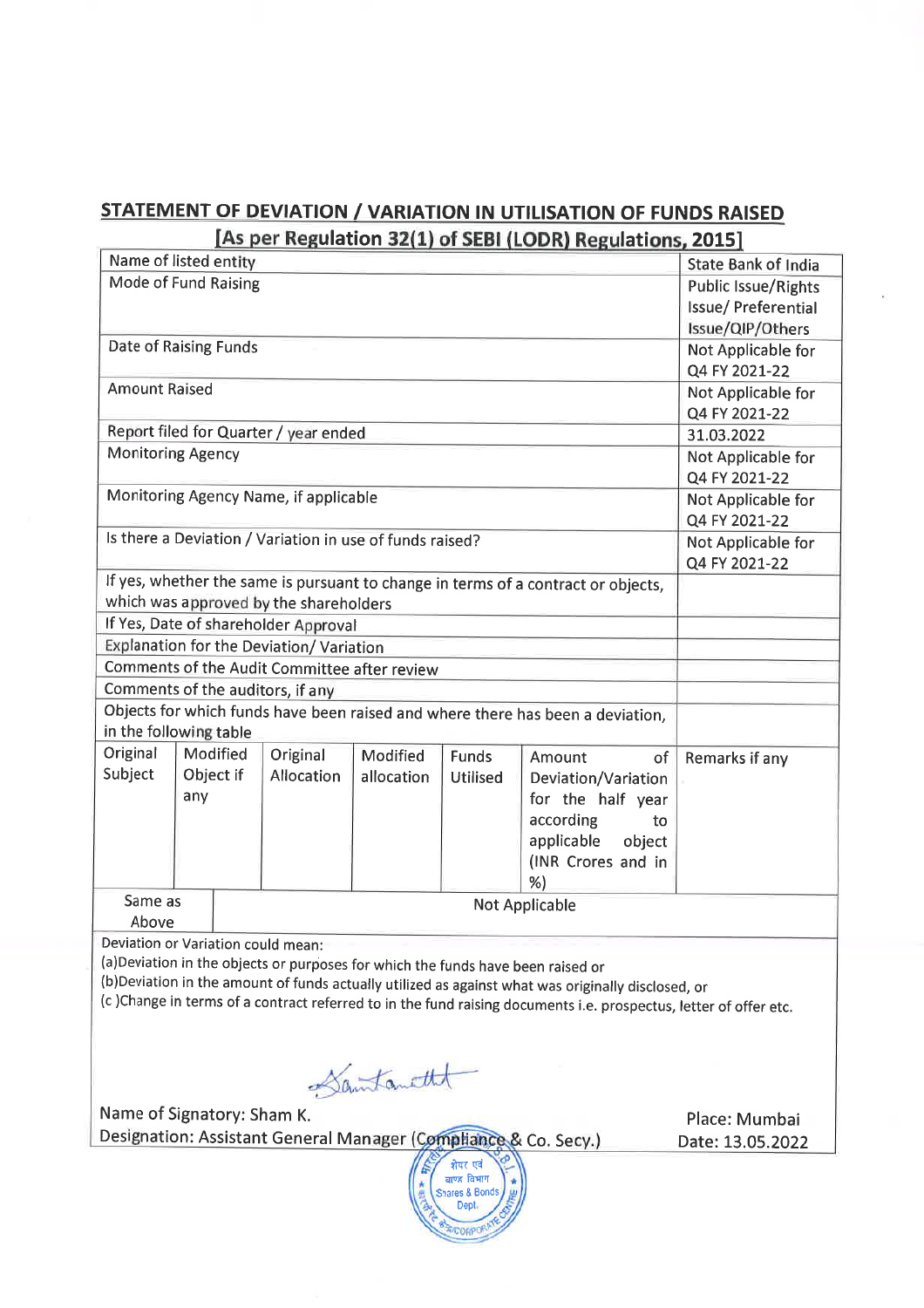#### STATE BANK OF INDIA

## STATEMENT OF DEVIATION / V ARIATION IN THE USE OF THE PROCEEDS OF ISSUE OF LISTED NON CONVERTIBLE DEBT SECURITIES

### [As per Regulation 52(7) of SEBI (LODR) Regulations, 2015]

| Name of listed entity                                                                                         |                   |                   |            |                 |                          | <b>State Bank of India</b> |
|---------------------------------------------------------------------------------------------------------------|-------------------|-------------------|------------|-----------------|--------------------------|----------------------------|
| Mode of Fund Raising                                                                                          |                   |                   |            |                 | <b>Private Placement</b> |                            |
| <b>Type of Instruments</b>                                                                                    |                   |                   |            |                 | Non-Convertible          |                            |
|                                                                                                               |                   |                   |            |                 |                          | Debenture                  |
| Date of Raising Funds                                                                                         | As per Annexure I |                   |            |                 |                          |                            |
| <b>Amount Raised</b>                                                                                          |                   |                   |            |                 |                          | As per Annexure I          |
| Report filed for Quarter / Year ended                                                                         |                   |                   |            |                 |                          | 31.03.2022                 |
| Is there a Deviation/Variation in use funds raised?                                                           |                   |                   |            |                 |                          | <b>No</b>                  |
| Whether any approval is required to vary the objects of the issue stated in the<br>prospectus/offer/document? |                   |                   |            |                 |                          | <b>Not Applicable</b>      |
| If yes, details of the approval so required?                                                                  |                   |                   |            |                 |                          | <b>Not Applicable</b>      |
| Date of approval                                                                                              |                   |                   |            |                 |                          | Not Applicable             |
| Explanation for the Deviation/Variation                                                                       |                   |                   |            |                 |                          | Not Applicable             |
| Comments of audit committee after review                                                                      |                   |                   |            |                 |                          | <b>Not Applicable</b>      |
| Comments of the auditors, if any                                                                              |                   |                   |            |                 |                          | Not Applicable             |
| Objects for which funds have been raised and where there has been a deviation,<br>in the following table      |                   |                   |            |                 |                          |                            |
| Original                                                                                                      | Modified          | Original          | Modified   | <b>Funds</b>    | Amount of                | Remarks if any             |
| Subject                                                                                                       | Object if         | <b>Allocation</b> | allocation | <b>Utilised</b> | Deviation/Variation      |                            |
|                                                                                                               | any               |                   |            |                 | for the half year        |                            |
|                                                                                                               |                   |                   |            |                 | according to             |                            |
|                                                                                                               |                   |                   |            |                 | applicable object        |                            |
|                                                                                                               |                   |                   |            |                 | (INR Crores and          |                            |
|                                                                                                               |                   |                   |            |                 | $in\%$ )                 |                            |
| <b>Not Applicable</b>                                                                                         |                   |                   |            |                 |                          |                            |

Deviation could mean:

- (a) Deviation in the objects or purpose for which the funds have been raised
- (b) (b)Deviation in the amount of funds utilized as against what was originally Disclosed<br>(b) (b)Deviation in the amount of funds utilized as against what was originally Disclosed

Name of Signatory: Sham K. Designation: Assistant General Manager (compliance & co. secy.)

Place: Mumbai Date: 13.05.2022